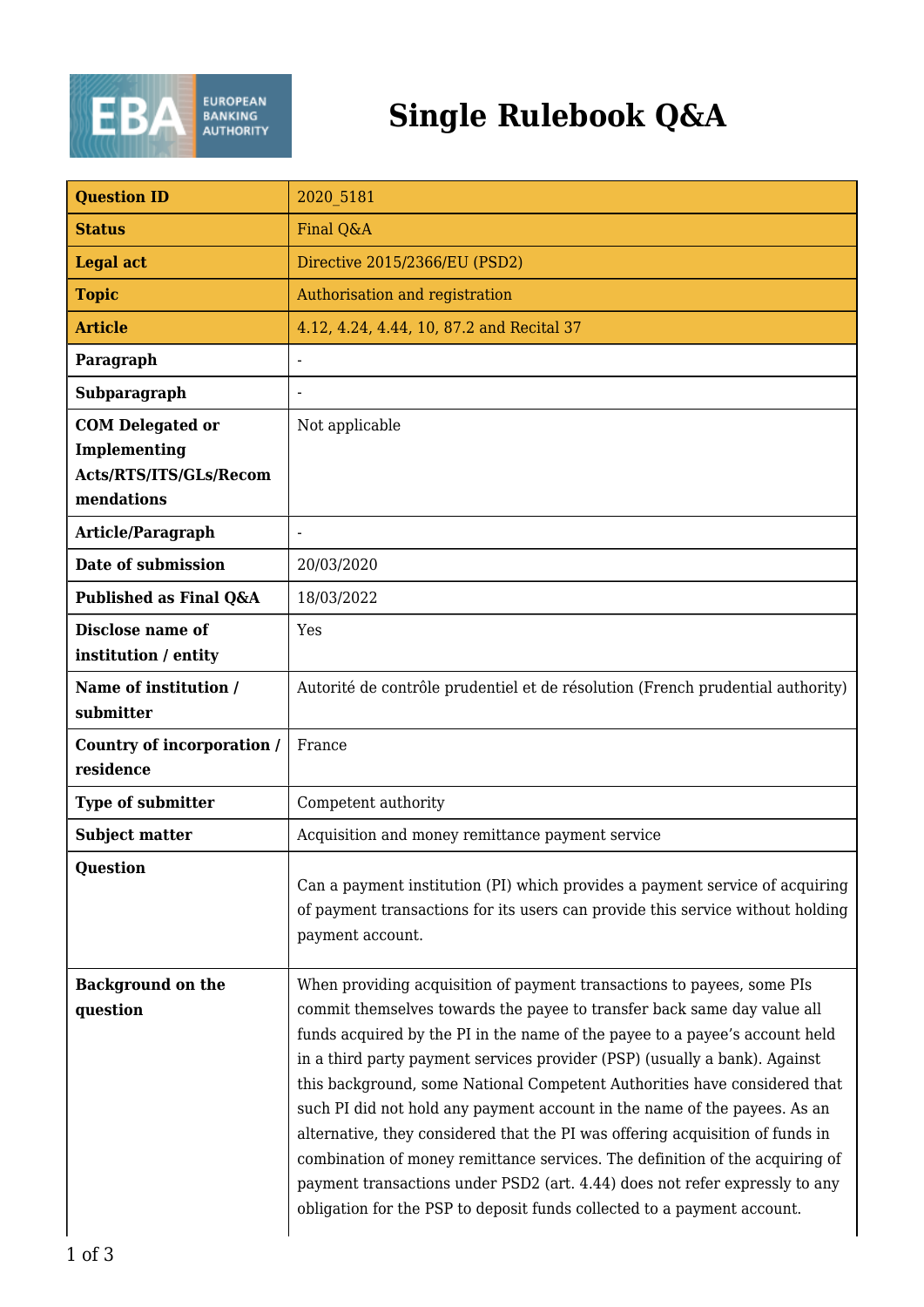However, when a PI provides a payment acquisition service, it agrees to receive the amount of a payment transaction on behalf of as the payee and must make those funds available to this one. In addition, user funds must be separated from the PI funds (Recital 37 and Article 10) when these funds are held overnight. This making the funds available implies that the amount of the payment transaction is available to the payee immediately after these funds have been credited to the PI account (Article 87.2). These funds are considered available if they are identified as belonging to the user and can be used for payment transaction purposes. Thus, after having provided the acquisition service to a user (as payee):  $\cdot$  the PSP holds an amount for the account of this user, these funds must be identified as belonging to this user  $\cdot$  and this latter must be able to use these funds to perform a payment transaction. Even though there is a commitment by the PI to transfer back the funds collected via their acquisition services, operational problems might occur whereby those funds may not be transferred back with the same day value to the third Party PSP (or simply because of bank holidays). In that case, funds collected by the PI must be recorded on payment accounts and then transferred to the PI's segregated account. In our view, the acquisition service can therefore not be assimilated to a money remittance service which is the only service , which is expressly exempted by PSD2 from holding payment accounts, even though under normal circumstances, the PI will not hold funds from the payees.

## **Final answer**

The acquiring of payment transactions within the meaning of Annex I, point 5, Directive (EU) 2015/2366 (PSD2) does not automatically require to open and maintain payment accounts with the payment institution itself.

This depends on the design of the respective acquiring model, i.e. on the actual way of transferring the funds. Please see thereto recital 10, PSD2 and the answer to  $Q&A$  2018 4298.

There may be acquiring models that involve the opening and maintaining of payment accounts for the payment services user (PSU) at the payment institution itself provided that it is the payment institution itself that executes the payment transaction. Please see the definition of payment accounts in Article 4(12) PSD2.

However, this is not always the case and depends on the respective business model. An acquirer could, for example, only establish internal records, which do not qualify as payment accounts, in order to know to whom and how much payments/repayments needs to be done. The actual execution of the payment transaction according to Annex I, point 3, PSD2 is then done by another payment services provider i.e. a credit institution or another payment institution.

In addition, a payment institution providing the acquiring of payment